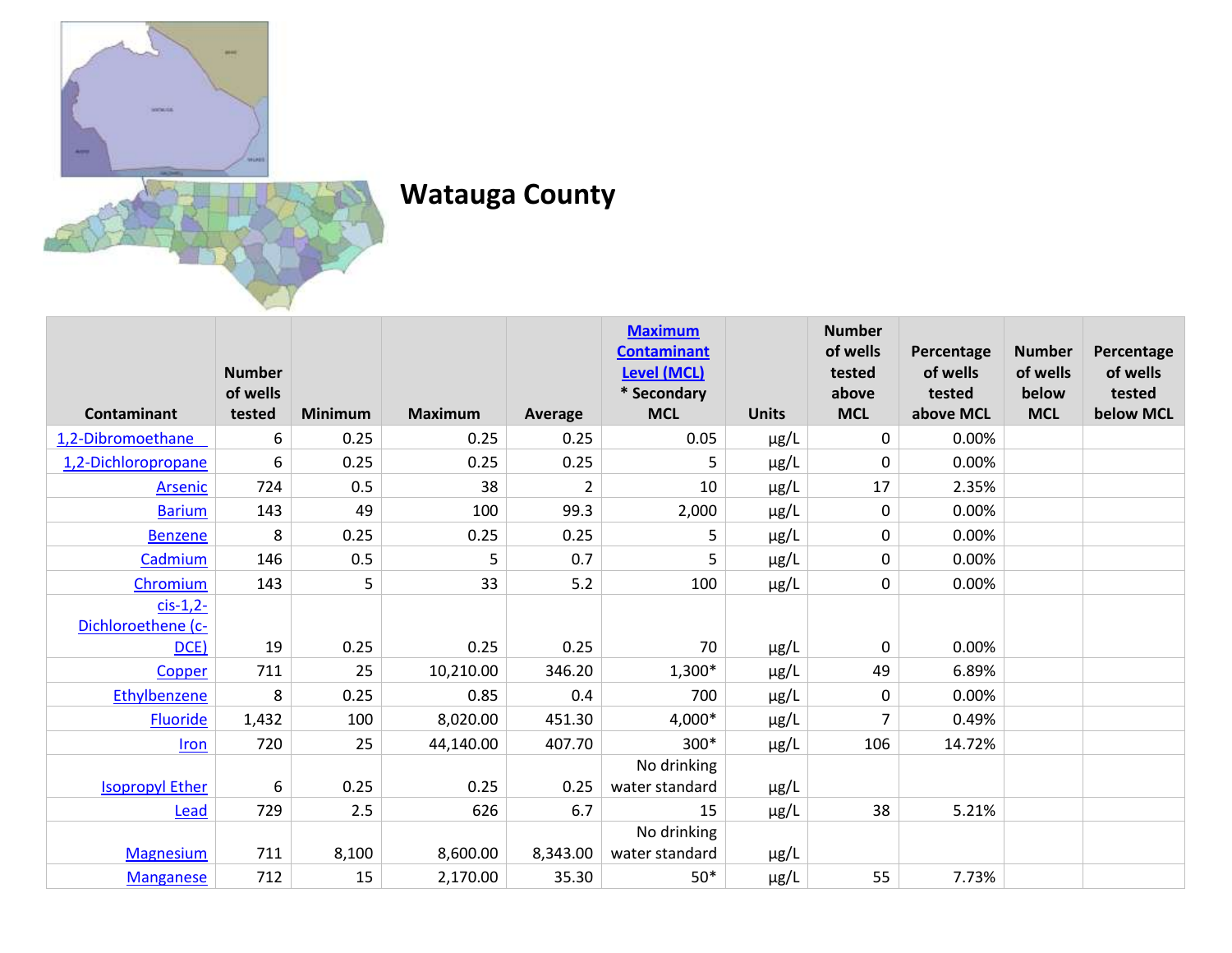|                              | <b>Number</b> |                |                |           | <b>Maximum</b><br><b>Contaminant</b><br><b>Level (MCL)</b> |              | <b>Number</b><br>of wells<br>tested | Percentage<br>of wells | <b>Number</b><br>of wells | Percentage<br>of wells |
|------------------------------|---------------|----------------|----------------|-----------|------------------------------------------------------------|--------------|-------------------------------------|------------------------|---------------------------|------------------------|
|                              | of wells      |                |                |           | * Secondary                                                |              | above                               | tested                 | below                     | tested                 |
| Contaminant                  | tested        | <b>Minimum</b> | <b>Maximum</b> | Average   | <b>MCL</b>                                                 | <b>Units</b> | <b>MCL</b>                          | above MCL              | <b>MCL</b>                | below MCL              |
| <b>Mercury</b>               | 147           | 0.3            | 2.5            | 0.3       | $\overline{2}$                                             | $\mu$ g/L    | $\mathbf{1}$                        | 0.68%                  |                           |                        |
|                              |               |                |                |           | $20*$                                                      |              |                                     |                        |                           |                        |
|                              |               |                |                |           | (recommended                                               |              |                                     |                        |                           |                        |
| <b>Methyl tertiary butyl</b> |               |                |                |           | taste and odor                                             |              |                                     |                        |                           |                        |
| ether (MTBE)                 | 19            | 0.25           | 287            | 35.00     | threshold)                                                 | $\mu$ g/L    | 3                                   | 15.79%                 |                           |                        |
| <b>Nitrate</b>               | 92            | 500            | 10,490.00      | 1,979.50  | 10,000                                                     | $\mu$ g/L    | $\pmb{0}$                           | 0.00%                  |                           |                        |
| <b>Nitrite</b>               | 98            | 50             | 50             | 50        | 1,000                                                      | $\mu$ g/L    | $\pmb{0}$                           | 0.00%                  |                           |                        |
|                              |               |                |                |           |                                                            | standard     |                                     |                        |                           |                        |
| pH                           | 712           | 4.5            | 9.7            | 6.9       | $6.5 - 8.5*$                                               | units        | 8                                   | 1.12%                  | 162                       | 22.75%                 |
| Selenium                     | 143           | 2.5            | 5              | 2.5       | 50                                                         | $\mu$ g/L    | $\pmb{0}$                           | 0.00%                  |                           |                        |
| <b>Silver</b>                | 145           | 25             | 25             | 25        | 100*                                                       | $\mu$ g/L    | $\pmb{0}$                           | 0.00%                  |                           |                        |
|                              |               |                |                |           | No drinking                                                |              |                                     |                        |                           |                        |
| Sodium                       | 49            | 1,000          | 149,000.00     | 14,363.30 | water standard                                             | $\mu$ g/L    |                                     |                        |                           |                        |
| Tetrachloroethylene          |               |                |                |           |                                                            |              |                                     |                        |                           |                        |
| (PCE)                        | 21            | 0.25           | 11.5           | 0.78      | 5                                                          | µg/L         | $\mathbf{1}$                        | 4.76%                  |                           |                        |
| <b>Toluene</b>               | 8             | 0.25           | 0.25           | 0.25      | 1,000                                                      | $\mu$ g/L    | $\pmb{0}$                           | 0.00%                  |                           |                        |
| trans- $1,2-$                |               |                |                |           |                                                            |              |                                     |                        |                           |                        |
| Dichloroethene (t-           |               |                |                |           |                                                            |              |                                     |                        |                           |                        |
| DCE)                         | 19            | 0.25           | 0.25           | 0.25      | 100                                                        | $\mu$ g/L    | $\pmb{0}$                           | 0.00%                  |                           |                        |
| Trichloroethylene            |               |                |                |           |                                                            |              |                                     |                        |                           |                        |
| (TCE)                        | 19            | 0.25           | 1.3            | 0.31      | 5                                                          | µg/L         | 0                                   | 0.00%                  |                           |                        |
| <b>Vinyl chloride</b>        | 19            | 0.25           | 0.25           | 0.25      | $\overline{2}$                                             | $\mu$ g/L    | $\pmb{0}$                           | 0.00%                  |                           |                        |
| <b>Xylenes (Total)</b>       | $\,8\,$       | 0.25           | 2.8            | 0.89      | 10,000                                                     | $\mu$ g/L    | 0                                   | 0.00%                  |                           |                        |
| Zinc                         | 708           | 25             | 28,840.00      | 386.60    | $5,000*$                                                   | $\mu$ g/L    | 8                                   | 1.13%                  |                           |                        |

\* **Secondary MCL**: Secondary contaminants may cause cosmetic effects (such as skin or tooth discoloration) or aesthetic effects (such as taste, odor, or color) in drinking water.<sup>8</sup>The **Secondary Maximum Contaminant Level (SMCL)** is a non-enforceable standard for secondary contaminants in drinking water. SMCLs may be based upon a contaminant's likelihood to cause changes to the taste, odor, or color of drinking water, or, may be based on the likelihood of the contaminant to cause technical changes such as damage to water fixtures or an increased availability of other contaminants in drinking water.<sup>8</sup>